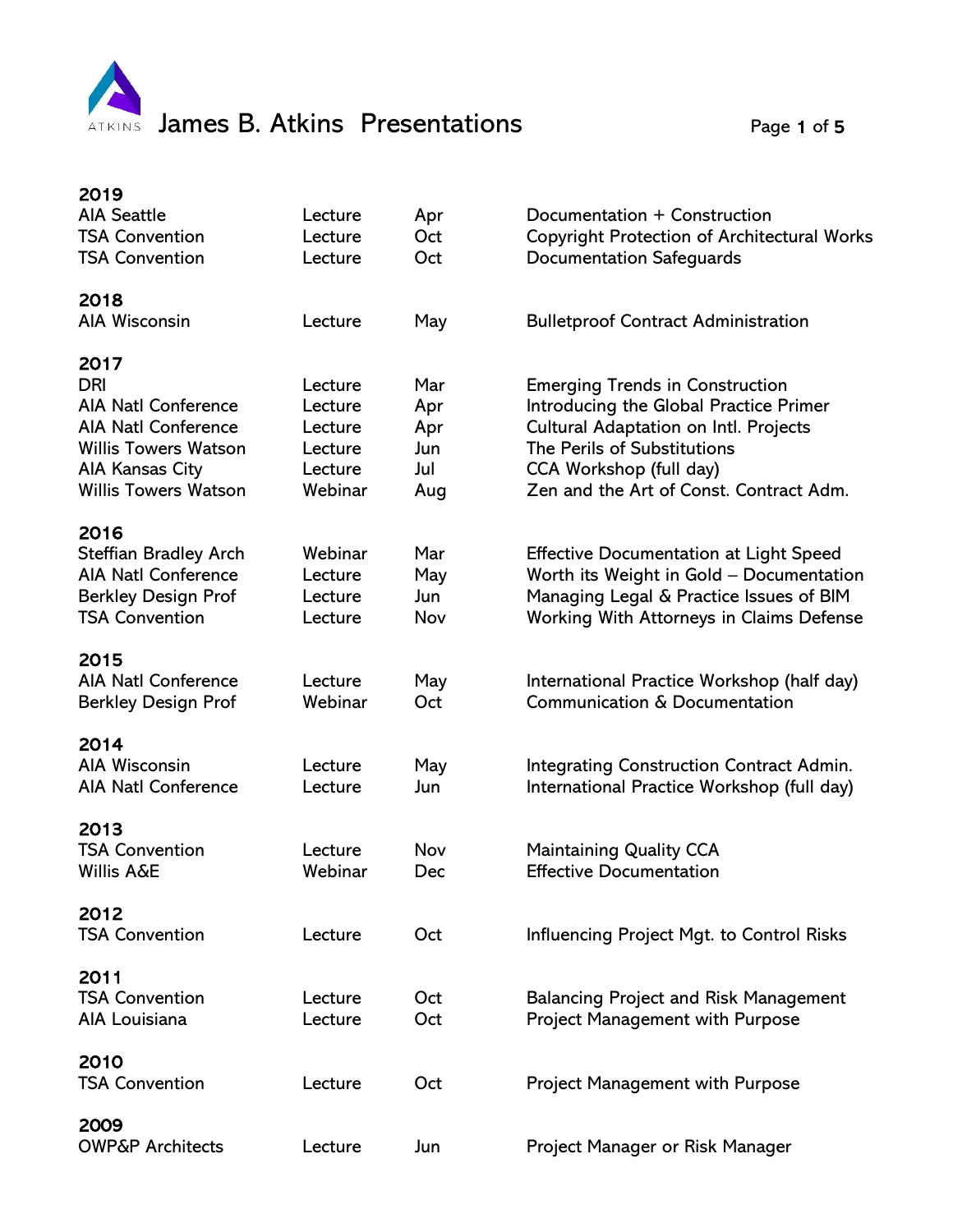

| <b>AIA Wisconsin</b><br>May<br>Case Studies in Project Management<br>Lecture<br><b>AIA Natl Conference</b><br>May<br>Innovations in Prof Practice Knowledge<br>Lecture<br><b>TSA Convention</b><br>Oct<br>Lessons in Project Management<br>Lecture<br>2007<br>AIA Natl Conference<br>May<br>Workshop: Architect Claims (half day)<br>Lecture<br><b>AIA PMKC Conference</b><br><b>Project Mgt Case Studies</b><br>Lecture<br>Dec<br>2006<br><b>AIA Wisconsin</b><br><b>Project Risk Management</b><br>Lecture<br>May<br>City of Dallas Conf.<br><b>Construction Contract Administration</b><br>May<br>Lecture<br><b>AIA Natl Conference</b><br>Jun<br><b>Project Management</b><br>Lecture<br>AIA Louisiana<br><b>Risk Management</b><br>Sept<br>Lecture<br><b>TSA Convention</b><br>Nov<br><b>Practice Risk Management</b><br>Lecture<br>Korean Inst of Architects<br>AIA Documents/NCARB/Prof. Insurance<br>Lecture<br>Dec<br>2005<br><b>AIA Natl Conference</b><br>Lecture<br>Workshop: Project/Risk Mgt (full day)<br>May<br><b>AIA Natl Conference</b><br><b>Nonverbal Communications</b><br>Lecture<br>May<br><b>Project Management</b><br><b>TSA Convention</b><br>Lecture<br>Sept<br><b>Improving Project Management Skills</b><br><b>AIA New York</b><br>Oct<br>Lecture<br>2004<br>Feb<br>Costa Rica College of Arch<br><b>Architecture in the United States</b><br>Lecture<br>Mar<br>Conf 1 - The Rainmakers<br>City of Dallas Conf<br>Moderator<br><b>City of Dallas Conf</b><br>Mar<br>Conf 2 - Who Are You<br>Moderator<br>City of Dallas Conf<br>Mar<br>Moderator<br>Conf $3$ – Leading the Pack<br>Conf 4 - Herding Cats<br>City of Dallas Conf<br>Moderator<br>Mar<br>City of Dallas Conf<br>Conf 5 - Quality In and Quality Out<br>Moderator<br>Mar<br>City of Dallas Conf<br>Conf 6 - Where Rubber Meets the Road<br>Lecture<br>Apr<br>City of Dallas Conf<br>Conf 7 - The Bottom Line<br>Moderator<br>Apr<br><b>AIA Natl Conference</b><br>Workshop: Applied Project Mgt (full day)<br>Lecture<br>Jun<br><b>AIA Natl Conference</b><br>The New AIA International Documents<br>Jun<br>Lecture | 2008 |  |  |
|----------------------------------------------------------------------------------------------------------------------------------------------------------------------------------------------------------------------------------------------------------------------------------------------------------------------------------------------------------------------------------------------------------------------------------------------------------------------------------------------------------------------------------------------------------------------------------------------------------------------------------------------------------------------------------------------------------------------------------------------------------------------------------------------------------------------------------------------------------------------------------------------------------------------------------------------------------------------------------------------------------------------------------------------------------------------------------------------------------------------------------------------------------------------------------------------------------------------------------------------------------------------------------------------------------------------------------------------------------------------------------------------------------------------------------------------------------------------------------------------------------------------------------------------------------------------------------------------------------------------------------------------------------------------------------------------------------------------------------------------------------------------------------------------------------------------------------------------------------------------------------------------------------------------------------------------------------------------------------------------------------------------------------------------------------------------------------------------------------------|------|--|--|
|                                                                                                                                                                                                                                                                                                                                                                                                                                                                                                                                                                                                                                                                                                                                                                                                                                                                                                                                                                                                                                                                                                                                                                                                                                                                                                                                                                                                                                                                                                                                                                                                                                                                                                                                                                                                                                                                                                                                                                                                                                                                                                                |      |  |  |
|                                                                                                                                                                                                                                                                                                                                                                                                                                                                                                                                                                                                                                                                                                                                                                                                                                                                                                                                                                                                                                                                                                                                                                                                                                                                                                                                                                                                                                                                                                                                                                                                                                                                                                                                                                                                                                                                                                                                                                                                                                                                                                                |      |  |  |
|                                                                                                                                                                                                                                                                                                                                                                                                                                                                                                                                                                                                                                                                                                                                                                                                                                                                                                                                                                                                                                                                                                                                                                                                                                                                                                                                                                                                                                                                                                                                                                                                                                                                                                                                                                                                                                                                                                                                                                                                                                                                                                                |      |  |  |
|                                                                                                                                                                                                                                                                                                                                                                                                                                                                                                                                                                                                                                                                                                                                                                                                                                                                                                                                                                                                                                                                                                                                                                                                                                                                                                                                                                                                                                                                                                                                                                                                                                                                                                                                                                                                                                                                                                                                                                                                                                                                                                                |      |  |  |
|                                                                                                                                                                                                                                                                                                                                                                                                                                                                                                                                                                                                                                                                                                                                                                                                                                                                                                                                                                                                                                                                                                                                                                                                                                                                                                                                                                                                                                                                                                                                                                                                                                                                                                                                                                                                                                                                                                                                                                                                                                                                                                                |      |  |  |
|                                                                                                                                                                                                                                                                                                                                                                                                                                                                                                                                                                                                                                                                                                                                                                                                                                                                                                                                                                                                                                                                                                                                                                                                                                                                                                                                                                                                                                                                                                                                                                                                                                                                                                                                                                                                                                                                                                                                                                                                                                                                                                                |      |  |  |
|                                                                                                                                                                                                                                                                                                                                                                                                                                                                                                                                                                                                                                                                                                                                                                                                                                                                                                                                                                                                                                                                                                                                                                                                                                                                                                                                                                                                                                                                                                                                                                                                                                                                                                                                                                                                                                                                                                                                                                                                                                                                                                                |      |  |  |
|                                                                                                                                                                                                                                                                                                                                                                                                                                                                                                                                                                                                                                                                                                                                                                                                                                                                                                                                                                                                                                                                                                                                                                                                                                                                                                                                                                                                                                                                                                                                                                                                                                                                                                                                                                                                                                                                                                                                                                                                                                                                                                                |      |  |  |
|                                                                                                                                                                                                                                                                                                                                                                                                                                                                                                                                                                                                                                                                                                                                                                                                                                                                                                                                                                                                                                                                                                                                                                                                                                                                                                                                                                                                                                                                                                                                                                                                                                                                                                                                                                                                                                                                                                                                                                                                                                                                                                                |      |  |  |
|                                                                                                                                                                                                                                                                                                                                                                                                                                                                                                                                                                                                                                                                                                                                                                                                                                                                                                                                                                                                                                                                                                                                                                                                                                                                                                                                                                                                                                                                                                                                                                                                                                                                                                                                                                                                                                                                                                                                                                                                                                                                                                                |      |  |  |
|                                                                                                                                                                                                                                                                                                                                                                                                                                                                                                                                                                                                                                                                                                                                                                                                                                                                                                                                                                                                                                                                                                                                                                                                                                                                                                                                                                                                                                                                                                                                                                                                                                                                                                                                                                                                                                                                                                                                                                                                                                                                                                                |      |  |  |
|                                                                                                                                                                                                                                                                                                                                                                                                                                                                                                                                                                                                                                                                                                                                                                                                                                                                                                                                                                                                                                                                                                                                                                                                                                                                                                                                                                                                                                                                                                                                                                                                                                                                                                                                                                                                                                                                                                                                                                                                                                                                                                                |      |  |  |
|                                                                                                                                                                                                                                                                                                                                                                                                                                                                                                                                                                                                                                                                                                                                                                                                                                                                                                                                                                                                                                                                                                                                                                                                                                                                                                                                                                                                                                                                                                                                                                                                                                                                                                                                                                                                                                                                                                                                                                                                                                                                                                                |      |  |  |
|                                                                                                                                                                                                                                                                                                                                                                                                                                                                                                                                                                                                                                                                                                                                                                                                                                                                                                                                                                                                                                                                                                                                                                                                                                                                                                                                                                                                                                                                                                                                                                                                                                                                                                                                                                                                                                                                                                                                                                                                                                                                                                                |      |  |  |
|                                                                                                                                                                                                                                                                                                                                                                                                                                                                                                                                                                                                                                                                                                                                                                                                                                                                                                                                                                                                                                                                                                                                                                                                                                                                                                                                                                                                                                                                                                                                                                                                                                                                                                                                                                                                                                                                                                                                                                                                                                                                                                                |      |  |  |
|                                                                                                                                                                                                                                                                                                                                                                                                                                                                                                                                                                                                                                                                                                                                                                                                                                                                                                                                                                                                                                                                                                                                                                                                                                                                                                                                                                                                                                                                                                                                                                                                                                                                                                                                                                                                                                                                                                                                                                                                                                                                                                                |      |  |  |
|                                                                                                                                                                                                                                                                                                                                                                                                                                                                                                                                                                                                                                                                                                                                                                                                                                                                                                                                                                                                                                                                                                                                                                                                                                                                                                                                                                                                                                                                                                                                                                                                                                                                                                                                                                                                                                                                                                                                                                                                                                                                                                                |      |  |  |
|                                                                                                                                                                                                                                                                                                                                                                                                                                                                                                                                                                                                                                                                                                                                                                                                                                                                                                                                                                                                                                                                                                                                                                                                                                                                                                                                                                                                                                                                                                                                                                                                                                                                                                                                                                                                                                                                                                                                                                                                                                                                                                                |      |  |  |
|                                                                                                                                                                                                                                                                                                                                                                                                                                                                                                                                                                                                                                                                                                                                                                                                                                                                                                                                                                                                                                                                                                                                                                                                                                                                                                                                                                                                                                                                                                                                                                                                                                                                                                                                                                                                                                                                                                                                                                                                                                                                                                                |      |  |  |
|                                                                                                                                                                                                                                                                                                                                                                                                                                                                                                                                                                                                                                                                                                                                                                                                                                                                                                                                                                                                                                                                                                                                                                                                                                                                                                                                                                                                                                                                                                                                                                                                                                                                                                                                                                                                                                                                                                                                                                                                                                                                                                                |      |  |  |
|                                                                                                                                                                                                                                                                                                                                                                                                                                                                                                                                                                                                                                                                                                                                                                                                                                                                                                                                                                                                                                                                                                                                                                                                                                                                                                                                                                                                                                                                                                                                                                                                                                                                                                                                                                                                                                                                                                                                                                                                                                                                                                                |      |  |  |
|                                                                                                                                                                                                                                                                                                                                                                                                                                                                                                                                                                                                                                                                                                                                                                                                                                                                                                                                                                                                                                                                                                                                                                                                                                                                                                                                                                                                                                                                                                                                                                                                                                                                                                                                                                                                                                                                                                                                                                                                                                                                                                                |      |  |  |
|                                                                                                                                                                                                                                                                                                                                                                                                                                                                                                                                                                                                                                                                                                                                                                                                                                                                                                                                                                                                                                                                                                                                                                                                                                                                                                                                                                                                                                                                                                                                                                                                                                                                                                                                                                                                                                                                                                                                                                                                                                                                                                                |      |  |  |
|                                                                                                                                                                                                                                                                                                                                                                                                                                                                                                                                                                                                                                                                                                                                                                                                                                                                                                                                                                                                                                                                                                                                                                                                                                                                                                                                                                                                                                                                                                                                                                                                                                                                                                                                                                                                                                                                                                                                                                                                                                                                                                                |      |  |  |
|                                                                                                                                                                                                                                                                                                                                                                                                                                                                                                                                                                                                                                                                                                                                                                                                                                                                                                                                                                                                                                                                                                                                                                                                                                                                                                                                                                                                                                                                                                                                                                                                                                                                                                                                                                                                                                                                                                                                                                                                                                                                                                                |      |  |  |
|                                                                                                                                                                                                                                                                                                                                                                                                                                                                                                                                                                                                                                                                                                                                                                                                                                                                                                                                                                                                                                                                                                                                                                                                                                                                                                                                                                                                                                                                                                                                                                                                                                                                                                                                                                                                                                                                                                                                                                                                                                                                                                                |      |  |  |
|                                                                                                                                                                                                                                                                                                                                                                                                                                                                                                                                                                                                                                                                                                                                                                                                                                                                                                                                                                                                                                                                                                                                                                                                                                                                                                                                                                                                                                                                                                                                                                                                                                                                                                                                                                                                                                                                                                                                                                                                                                                                                                                |      |  |  |
|                                                                                                                                                                                                                                                                                                                                                                                                                                                                                                                                                                                                                                                                                                                                                                                                                                                                                                                                                                                                                                                                                                                                                                                                                                                                                                                                                                                                                                                                                                                                                                                                                                                                                                                                                                                                                                                                                                                                                                                                                                                                                                                |      |  |  |
|                                                                                                                                                                                                                                                                                                                                                                                                                                                                                                                                                                                                                                                                                                                                                                                                                                                                                                                                                                                                                                                                                                                                                                                                                                                                                                                                                                                                                                                                                                                                                                                                                                                                                                                                                                                                                                                                                                                                                                                                                                                                                                                |      |  |  |
|                                                                                                                                                                                                                                                                                                                                                                                                                                                                                                                                                                                                                                                                                                                                                                                                                                                                                                                                                                                                                                                                                                                                                                                                                                                                                                                                                                                                                                                                                                                                                                                                                                                                                                                                                                                                                                                                                                                                                                                                                                                                                                                |      |  |  |
|                                                                                                                                                                                                                                                                                                                                                                                                                                                                                                                                                                                                                                                                                                                                                                                                                                                                                                                                                                                                                                                                                                                                                                                                                                                                                                                                                                                                                                                                                                                                                                                                                                                                                                                                                                                                                                                                                                                                                                                                                                                                                                                |      |  |  |
|                                                                                                                                                                                                                                                                                                                                                                                                                                                                                                                                                                                                                                                                                                                                                                                                                                                                                                                                                                                                                                                                                                                                                                                                                                                                                                                                                                                                                                                                                                                                                                                                                                                                                                                                                                                                                                                                                                                                                                                                                                                                                                                |      |  |  |
| <b>Improving Nonverbal Skills</b><br><b>AIA Natl Conference</b><br>Jun<br>Lecture                                                                                                                                                                                                                                                                                                                                                                                                                                                                                                                                                                                                                                                                                                                                                                                                                                                                                                                                                                                                                                                                                                                                                                                                                                                                                                                                                                                                                                                                                                                                                                                                                                                                                                                                                                                                                                                                                                                                                                                                                              |      |  |  |
| <b>Essential Project Managers</b><br>AIA Atlanta<br>Oct<br>Lecture                                                                                                                                                                                                                                                                                                                                                                                                                                                                                                                                                                                                                                                                                                                                                                                                                                                                                                                                                                                                                                                                                                                                                                                                                                                                                                                                                                                                                                                                                                                                                                                                                                                                                                                                                                                                                                                                                                                                                                                                                                             |      |  |  |
| <b>Project Completion and Risk Management</b><br>AIA Atlanta<br>Oct<br>Lecture                                                                                                                                                                                                                                                                                                                                                                                                                                                                                                                                                                                                                                                                                                                                                                                                                                                                                                                                                                                                                                                                                                                                                                                                                                                                                                                                                                                                                                                                                                                                                                                                                                                                                                                                                                                                                                                                                                                                                                                                                                 |      |  |  |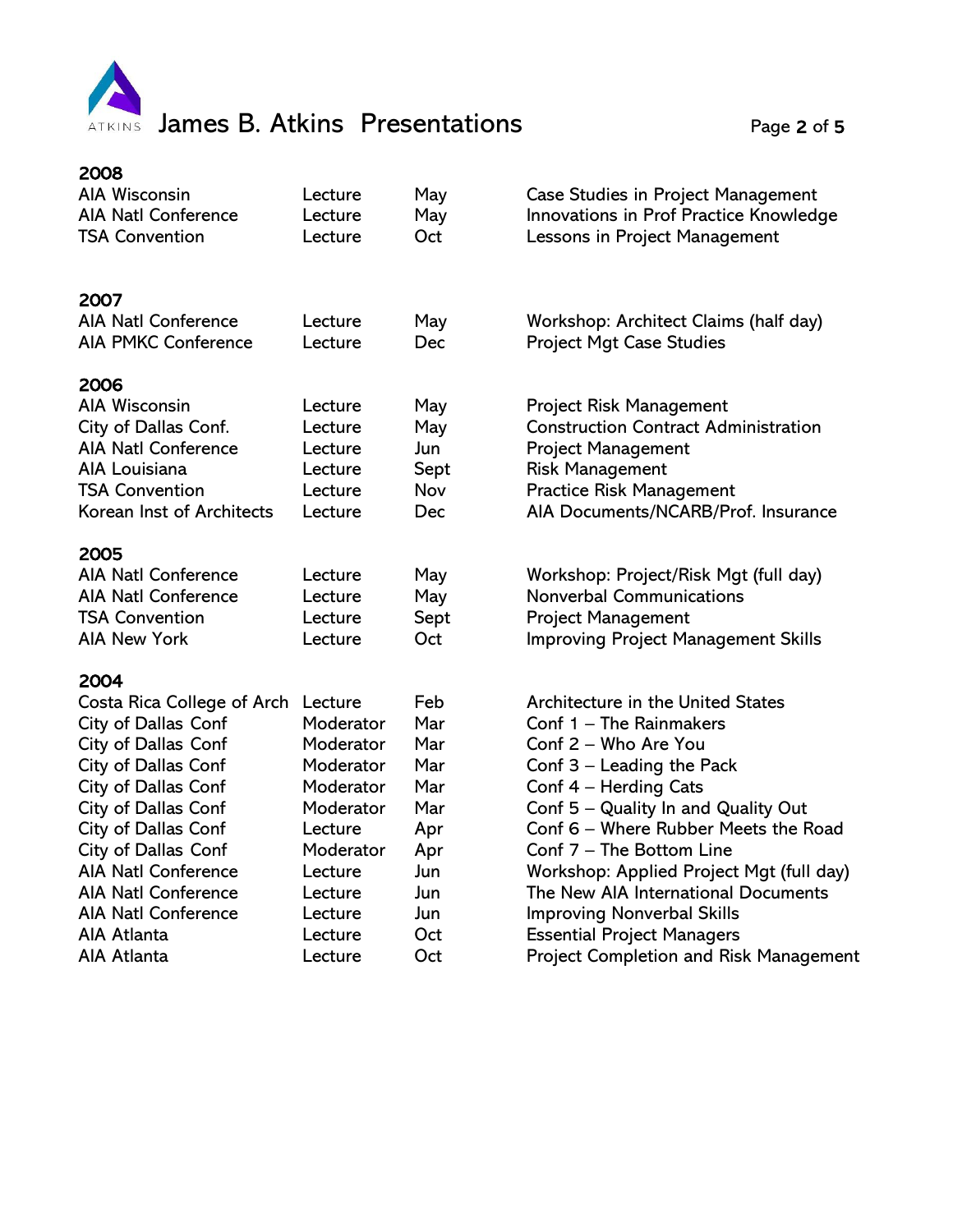

| 2003                           |           |      |                                              |
|--------------------------------|-----------|------|----------------------------------------------|
| AIA Louisiana                  | Lecture   | Mar  | <b>Project Risk Management</b>               |
| <b>City of Dallas Conf</b>     | Moderator | Apr  | Conf 1 - Finding Work                        |
| City of Dallas Conf            | Moderator | Apr  | Conf 2 - The Role of the Architect           |
| City of Dallas Conf            | Moderator | Apr  | Conf 3 - The Leaders                         |
| City of Dallas Conf            | Moderator | Apr  | Conf 4 - Team Management                     |
| City of Dallas Conf            | Lecture   | May  | Conf 6 - Making it Count                     |
| City of Dallas Conf            | Moderator | May  | Conf 7 - Profit Management                   |
| <b>AIA Natl Conference</b>     | Lecture   | May  | Workshop: Project Management (full day)      |
| <b>AIA Natl Conference</b>     | Lecture   | May  | New AIA Scope of Service Documents           |
| <b>KIA Seoul Korea</b>         | Lecture   | Jun  | Doing Business in the United States          |
| LFRT - CFO Meeting             | Lecture   | Oct  | <b>New AIA Documents</b>                     |
| <b>AIA SAR Conference</b>      | Lecture   | Oct  | <b>Essential Project Management</b>          |
|                                |           |      |                                              |
| 2002                           |           |      |                                              |
| <b>AIA Dallas ARE Prep</b>     | Lecture   | Mar  | <b>Construction Contract Administration</b>  |
| <b>ASHE Conference</b>         | Lecture   | Mar  | <b>AIA Contracts</b>                         |
| <b>AIA Natl Conference</b>     | Lecture   | May  | Workshop: Real Time Proj Mgt (full day)      |
| <b>AIA Natl Conference</b>     | Lecture   | May  | <b>Project Management Basics</b>             |
| <b>AIA Natl Conference</b>     | Lecture   | May  | <b>Loss Prevention Primer</b>                |
| Korean Inst of Architects      | Lecture   | Jun  | <b>Project Management</b>                    |
| <b>AIA Miami</b>               | Lecture   | July | <b>Loss Prevention Primer</b>                |
| AIA Miami                      | Lecture   | July | <b>Essential Project Management Basics</b>   |
| AIA Rio Grande Valley          | Lecture   | Sept | Loss Prevention for Design Professionals     |
| AIA Rio Grande Valley          | Lecture   | Sept | <b>Tools of Project Management</b>           |
| Lorman Educational Svcs.       | Lecture   | Sept | Arch/Eng Liability and Practice in Texas     |
| <b>AIA PMKC Conference</b>     | Lecture   | Oct  | Project Mgt. Tools - Design                  |
| <b>AIA PMKC Conference</b>     | Lecture   | Oct  | Project Mgt. Tools - Construction            |
| <b>AIA PMKC Conference</b>     | Lecture   | Oct  | <b>Essential Project Management</b>          |
|                                |           |      |                                              |
|                                |           |      |                                              |
| 2001                           |           |      |                                              |
| <b>AIA Natl Conference</b>     | Lecture   | May  | <b>Essential Tools of Project Management</b> |
| <b>AIA Natl Conference</b>     | Lecture   | May  | <b>Risk Management Primer</b>                |
| <b>Lorman Educational Svcs</b> | Lecture   | Sept | Arch/Eng Liability & Practice in Texas       |
| <b>TSA Convention</b>          | Lecture   | Nov  | <b>Project Risk Management</b>               |
| 2000                           |           |      |                                              |
| UTA Architecture School        | Lecture   | Mar  | <b>Dispute Resolution</b>                    |
| AIA Dallas ARE Prep            | Lecture   | July | <b>Construction Documents and Services</b>   |
| DPIC Companies (now XL)        | Workshop  | Aug  | <b>Project Policy Performance</b>            |
| <b>Lorman Educational Svcs</b> | Lecture   | Sept | Arch/Eng Liability & Practice in Texas       |
|                                |           |      |                                              |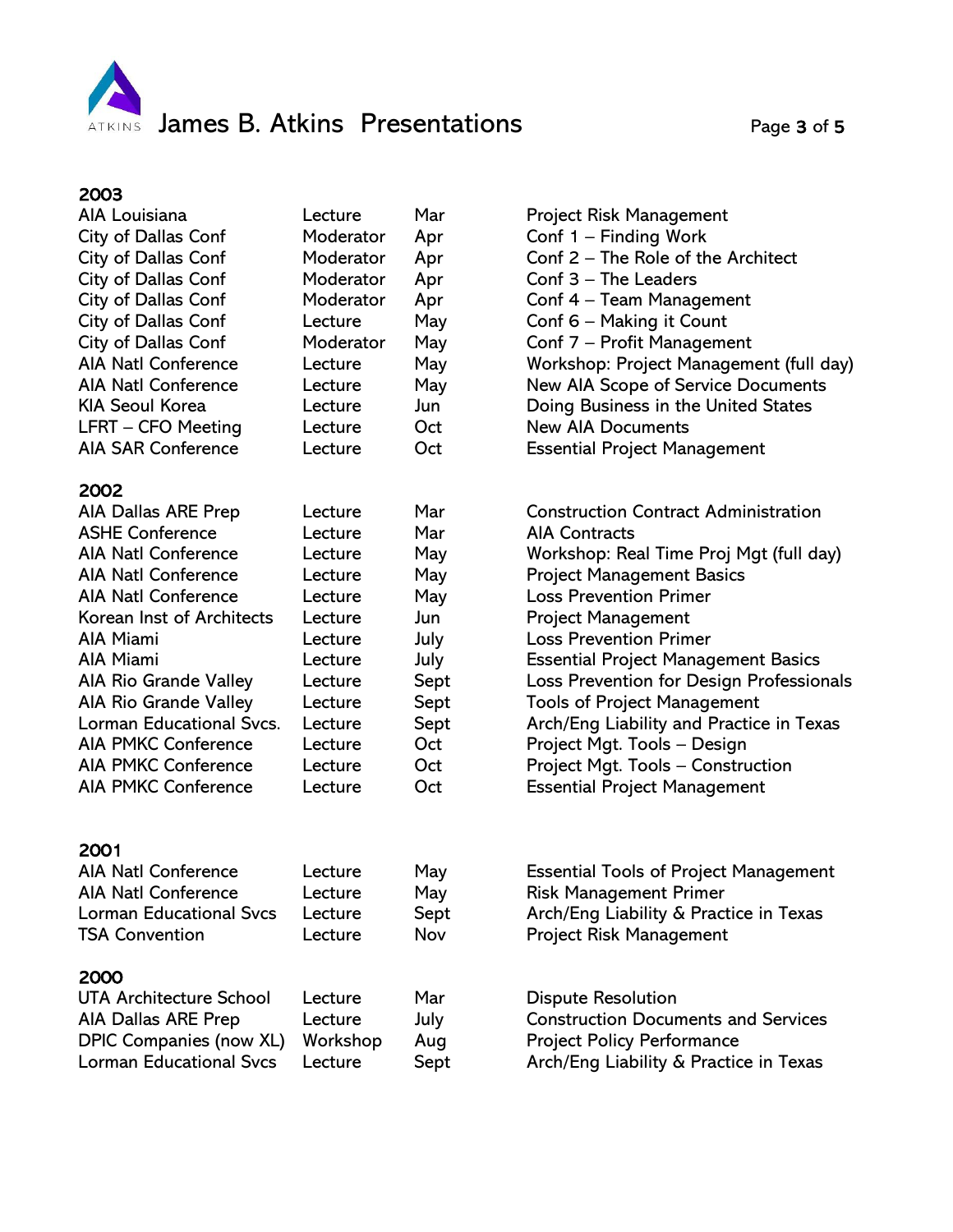

| 1999<br><b>UTA Architecture School</b><br>AIA Dallas - ARE Prep<br>DPIC Companies (now XL)                       | Lecture<br>Lecture<br>Lecture            | Feb<br>Apr<br>Nov        | The Large Firm<br>Contracts<br><b>Loss Prevention Management</b>                                                                                                     |
|------------------------------------------------------------------------------------------------------------------|------------------------------------------|--------------------------|----------------------------------------------------------------------------------------------------------------------------------------------------------------------|
| 1998<br><b>SMPS</b><br>DPIC Companies (now XL)                                                                   | Lecture<br>Lecture                       | Apr<br>Nov               | <b>Project Teaming</b><br><b>Construction Claims Review</b>                                                                                                          |
| 1997<br>AIA Dallas - ARE Prep<br>Kubici Draper Attorneys<br><b>UTA Architecture School</b>                       | Lecture<br>Lecture<br>Lecture            | Aug<br>Aug<br>Nov        | <b>Construction Phase Services</b><br><b>Construction Roundtable</b><br><b>Construction Services</b>                                                                 |
| 1996<br><b>AGC Natl Convention</b>                                                                               | Lecture                                  | Mar                      | Constructability: Key to Quality                                                                                                                                     |
| 1995<br><b>AGC Ft Worth</b>                                                                                      | Workshop                                 | Feb                      | <b>Construction Services</b>                                                                                                                                         |
| 1994<br><b>AIA Dallas</b><br>AIA Dallas - ARE Prep<br><b>CSI Dallas</b>                                          | Lecture<br>Lecture<br>Lecture            | Feb<br>May<br>Jun        | Partnering<br>Contracts<br><b>CCA Study Course</b>                                                                                                                   |
| 1993<br><b>UTA Const Research Ctr</b>                                                                            | Lecture                                  | Oct                      | <b>Construction Education Crisis</b>                                                                                                                                 |
| 1992<br><b>UTA Architecture School</b>                                                                           | Lecture                                  | Apr                      | <b>Project Management</b>                                                                                                                                            |
| 1991<br><b>Centex Construction Co</b><br>AIA Dallas - ARE Prep<br><b>Winstead Attorneys</b><br><b>AGC Dallas</b> | Lecture<br>Lecture<br>Lecture<br>Lecture | Mar<br>May<br>Jun<br>Nov | Improving the Construction Process<br><b>Construction Phase Services</b><br><b>Public Works Architectural Services</b><br><b>Architectural Const. Phase Services</b> |
| 1990<br><b>UTA Architecture School</b>                                                                           | Lecture                                  | Nov                      | <b>Project Management</b>                                                                                                                                            |
| 1989<br><b>SMPS State Conference</b>                                                                             | Lecture                                  | Aug                      | <b>Marketing Architectural Services</b>                                                                                                                              |
| 1988<br>AIA Dallas - ARE Prep                                                                                    | Lecture                                  | Oct                      | <b>Construction Phase Services</b>                                                                                                                                   |